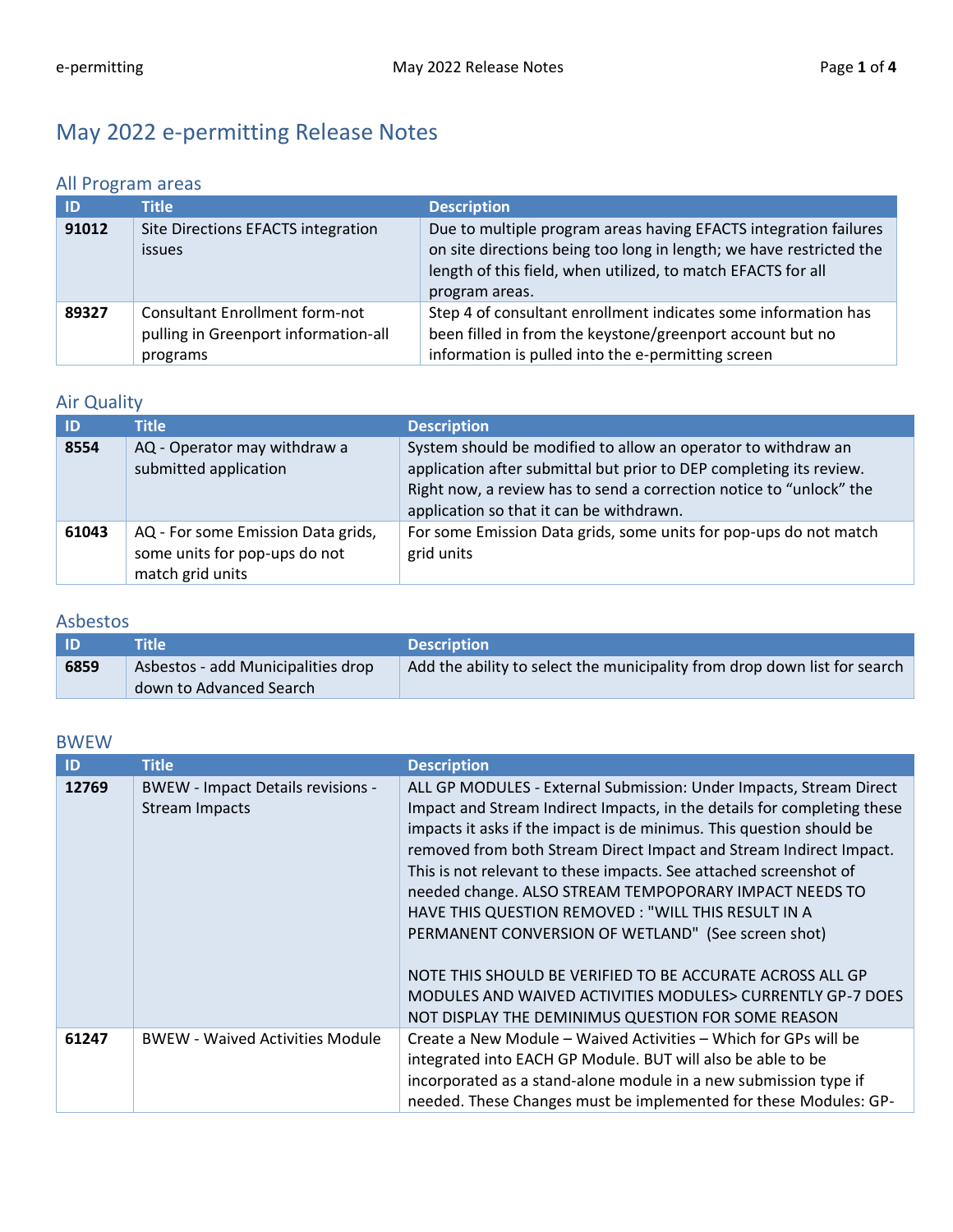|       |                                                       | 1, GP-2, GP-3, GP-4, GP-5, GP-6, GP-7, GP-8, GP-9, GP-10, GP-11, and<br>$GP-15$                                                                                                                                                                                                                                    |
|-------|-------------------------------------------------------|--------------------------------------------------------------------------------------------------------------------------------------------------------------------------------------------------------------------------------------------------------------------------------------------------------------------|
| 92017 | BWEW-Operator may withdraw a<br>submitted application | following suit on AQ updates (user story 8554) BWEW would like to<br>allow the user to request a withdraw from the submitted status.<br>notes from AQ US: external dashboard updated to allow withdraw on<br>submitted tab, on the submitted tab the withdraw button would be<br>replace with "withdraw requested" |
| 87152 | BWEW - Site Plan to allow image<br>filetypes          | Based on a summary review of the electronic application with EDS<br>Ziadeh; the required Site Plan upload in the Project Information<br>Module should be expanded from allowing PDF, DOC, XLS type files to<br>also allow image file types.                                                                        |

### Clean Water

| ID    | <b>Title</b>                                                                                                                         | <b>Description</b>                                                                                                                                                                                                                                                                                                                                                                                                                                                                                                                                   |
|-------|--------------------------------------------------------------------------------------------------------------------------------------|------------------------------------------------------------------------------------------------------------------------------------------------------------------------------------------------------------------------------------------------------------------------------------------------------------------------------------------------------------------------------------------------------------------------------------------------------------------------------------------------------------------------------------------------------|
| 79136 | <b>CW Additional Calendar Days</b><br>Granted missing required field<br>marker                                                       | When internal is reviewing task 'Extension Request Review' the field<br>'Additional Calendar Days Granted' appears to be mandatory to<br>approve, but the field is not marked as mandatory.                                                                                                                                                                                                                                                                                                                                                          |
| 75742 | <b>CW-Applicant's Correction Notice</b><br>History                                                                                   | On the applicant's side in the 'correction notice' tab, they can see<br>the Correction Notice History at the bottom. They should not see<br>any of the DEP's internal review actions, such as created, modified,<br>etc. They should only see when DEP sent to operator or recalled a<br>notice. See attached for reference.<br>On applicant's side (external) do NOT show the all the correction<br>notice history actions for DEP's internal review (e.g., created,<br>modified). Only show the 'Sent to Operator' Action or resubmittals,<br>etc. |
| 81325 | CW E&S Riparian Buffer module,<br>Visual fix - External answers not<br>greyed out after submission                                   | CW E&S Riparian Buffer module, Visual fix - External answers not<br>greyed out after submission                                                                                                                                                                                                                                                                                                                                                                                                                                                      |
| 83401 | Clean Water - Stormwater Volume<br>Validation                                                                                        | Within the PCSM Module, need to update the validation rule within<br>the structural PCSM BMP volume details information. See the<br>updates on the attached mock-up, which includes a revision to note<br>8 and the addition of note 9.<br>KEES services also to be updated.                                                                                                                                                                                                                                                                         |
| 89026 | All CW Auths - CW Amendment<br>Project Info module - issue with<br>cross module PCSM BR                                              | Create an amendment from an application which has the Project<br>Info/PCSM cross module question as Yes.<br>If user answer's No the PCSM module from the amendment in the<br>Project Activity And Amendment Eligibility module, the question in<br>the project information module should be disabled if the user<br>indicates there are no changes to the PCSM module                                                                                                                                                                                |
| 92098 | Remove BR - Sum of the entered<br>Infiltration Credit and ET Credit<br>cannot exceed the entered Storage<br><b>Volume Validation</b> | Initially reported by KEES but the update will be made both on the<br>KEES services as well as the e-permitting interface.<br>Current BR the sum of the entered Infiltration Credit and ET Credit is<br>greater than the entered Storage Volume. This validation is now<br>stopping the submission of the applications with this condition. We<br>discussed this to Tiffany previously and she agreed that this<br>validation is not needed.                                                                                                         |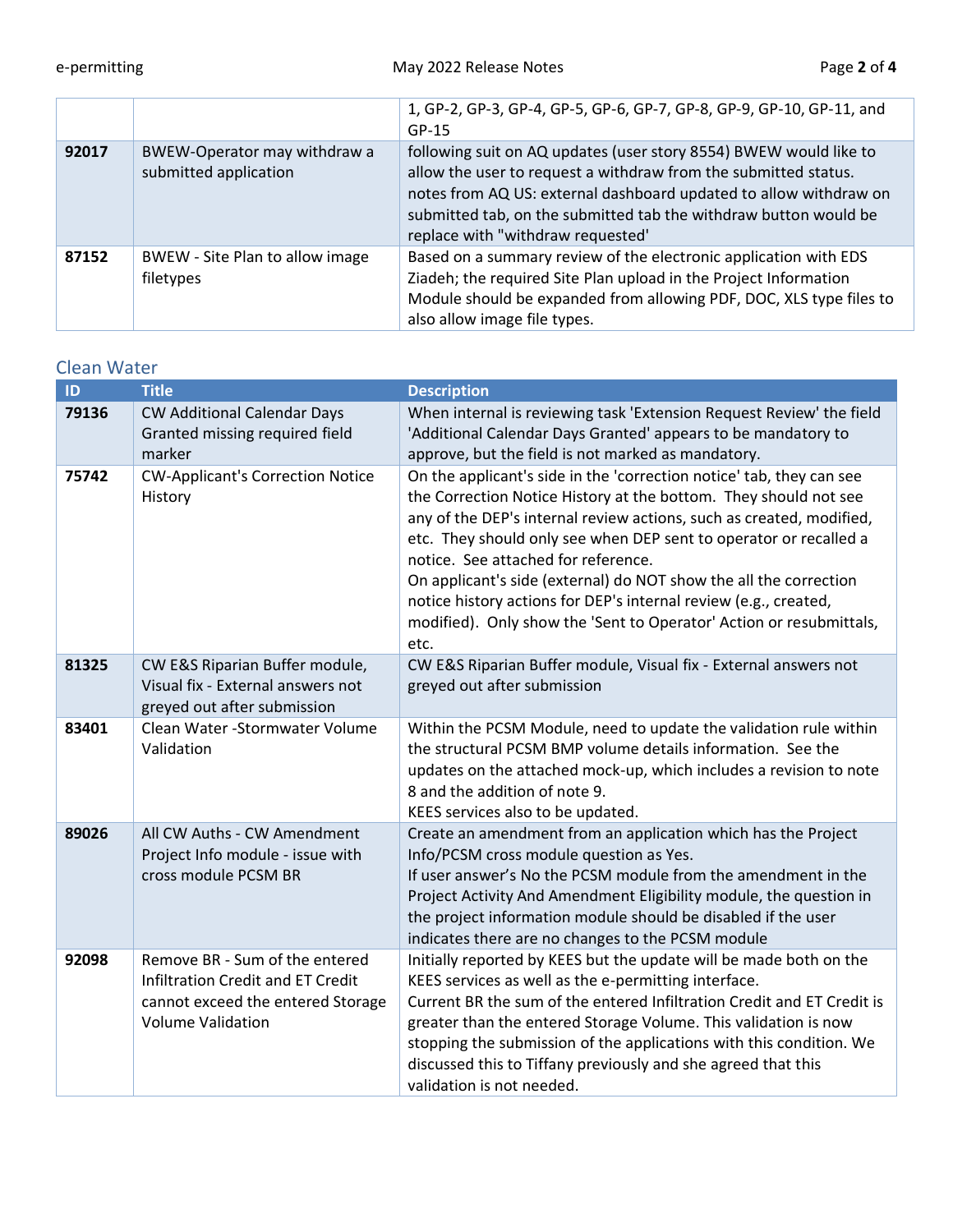| 79135 | <b>CW E&amp;S Notifications need some</b><br>word updates                          | Notice of Application Received for E&S - missing the word "an" and<br>according to the mockup the i in individual should be capitalized and<br>the p in permit should be capitalized.<br>Correction Notice: Permit Application Number <permit number="">;<br/>Missing space before parenthesis<br/>Correction Recall: Permit Application Number <permit number="">;<br/>Has extra word "please contact the Kellie Atwell"<br/>Elevated Review Notice: Permit Application Number <permit<br>Number&gt;Text needs space added - deficiencies(i.e. correction items)<br/>- Space is needed</permit<br></permit></permit> |
|-------|------------------------------------------------------------------------------------|-----------------------------------------------------------------------------------------------------------------------------------------------------------------------------------------------------------------------------------------------------------------------------------------------------------------------------------------------------------------------------------------------------------------------------------------------------------------------------------------------------------------------------------------------------------------------------------------------------------------------|
| 90702 | CW - ESCGP-3 Deemed Withdrawn<br>letter copying DEP when not<br>needed.            | cc: field are not accurate. Not critical, but will need to be addressed.<br>The cc field includes the municipality, 'Lower Paxton Township' and<br>then the 'Regional Permit Coordination Office'. However, per the<br>template letters, DEP only needs to be copied if it is processed by a<br>CCD. Test project is being issued by DEP and includes DEP in cc:                                                                                                                                                                                                                                                      |
| 88218 | <b>KEES Web Service - Correction</b><br>Notice Minor deficiency vs. PDG<br>strike  | We need to differentiate between minor deficiency and PDF strike<br>for the corrections and seems that functionality is not there now in<br>the interface.                                                                                                                                                                                                                                                                                                                                                                                                                                                            |
| 88954 | <b>KEES Validation Updates</b>                                                     | Add validation to check if child data is sent properly<br>Add validation to check if Dynamic grid line items or child module<br>grid line items are sent as main line items in JSON (this will avoid<br>inserting junk in our DB)                                                                                                                                                                                                                                                                                                                                                                                     |
| 92379 | KEES: CW - ABACT E&S BMP<br>Approved Alternative Change to<br><b>Business rule</b> | Tiffany Landis indicated that it is not necessary to add "At least one<br>ABACT E&S BMP approved alternative" to an application.<br>The correct rule is that at least one ABACT E&S BMP must be added<br>to the Antideg Module - either a Standard ABACT BMP or an<br>approved alternative ABACT BMP.<br>As long as at least one Standard ABACT BMP exists for the Antideg<br>module, an approved alternative BMP is not required.                                                                                                                                                                                    |

# Mining

| ID    | <b>Title</b>                                                                                       | <b>Description</b>                                                                                                                                                                                                                                                                                                                                                   |
|-------|----------------------------------------------------------------------------------------------------|----------------------------------------------------------------------------------------------------------------------------------------------------------------------------------------------------------------------------------------------------------------------------------------------------------------------------------------------------------------------|
| 66601 | <b>PreApplication Submission</b>                                                                   | Ability to submit Bituminous Preapplication                                                                                                                                                                                                                                                                                                                          |
| 88576 | <b>PreApplication Review</b>                                                                       | Ability for internal staff to review the Preapplication                                                                                                                                                                                                                                                                                                              |
| 87699 | Mining - Instant Access verbiage<br>update                                                         | Select your submission type; EFA or Consultant. The term<br>Consultant means anyone who is not the EFA such as<br>employees, laboratory personnel and Engineering Firms.<br>1. For an EFA submitter, continue to Section D - Continuing<br>enrollment as an EFA.<br>2. For a Consultant submitter, continue to Section C -<br>Continuing enrollment as a Consultant. |
| 87686 | Mining - Copy Authorization page<br>needs to have sentence about<br>attachments not copied removed | Right now, there is a standard sentence on the copy authorization<br>page that says attachments will not be copied. With the<br>implementation of the pre-application for Mining, now some<br>attachments are copied. We should remove the sentence<br>"Attachments will NOT be copied"                                                                              |